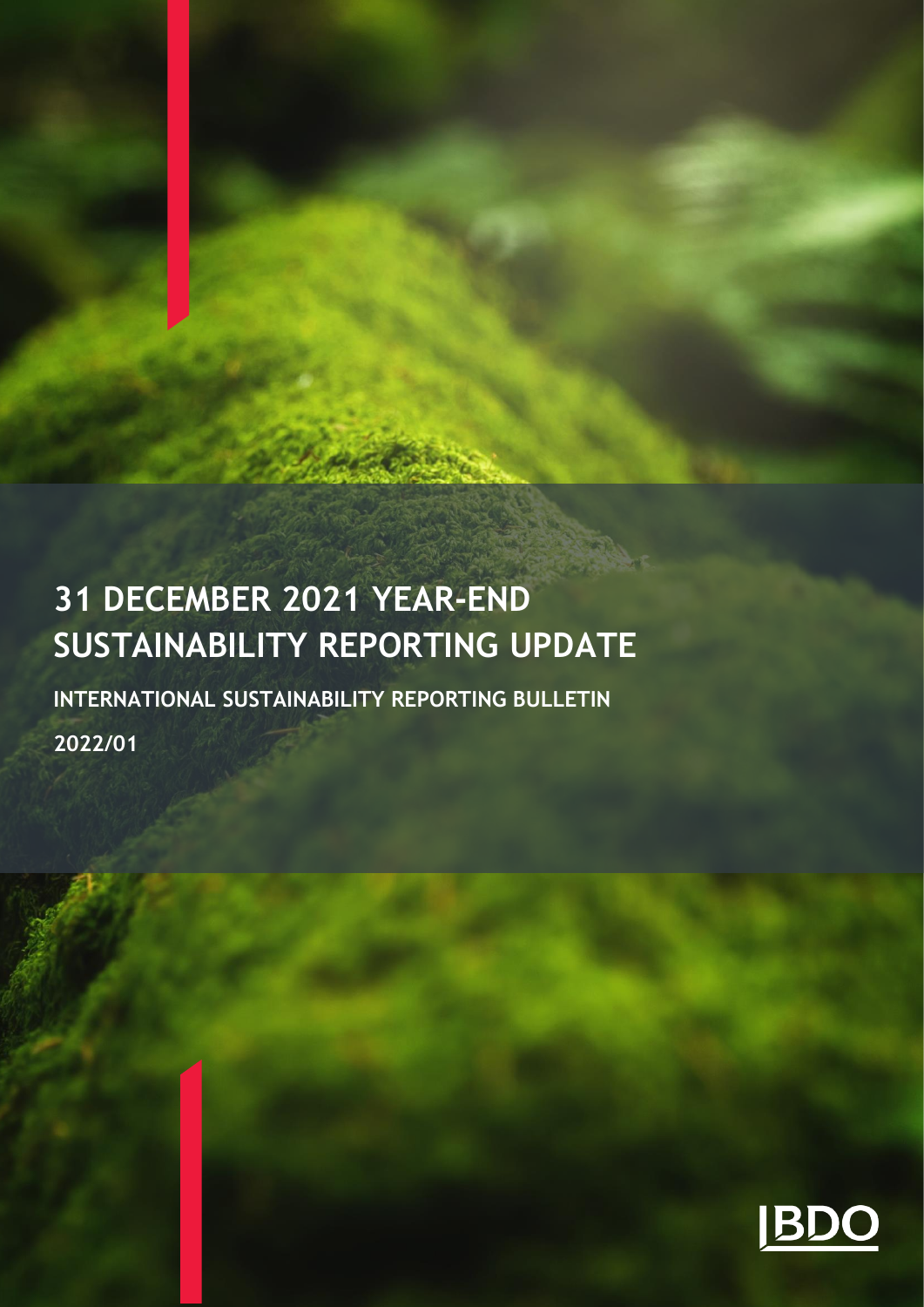### **BACKGROUND**

2021 has been a landmark year in the history of sustainability standards development. The demand for sustainability disclosures to be made by entities in a globally consistent manner has become a top priority for the investor community as well as various levels of government worldwide.

Historically, sustainability reporting standards have gone by many names, including non-financial reporting, ESG (environmental, social and governance) reporting, CSR (corporate and social responsibility) reporting, sustainability reporting, etc. and they encompass different topics, including climate, emissions, pollution, social responsibility, governance and many others.

The various types of sustainability reporting have been addressed by numerous different standard setters; however, the standards have typically been non-mandatory and inconsistent in their requirements. This has resulted in 'greenwashing' where an entity may 'cherry pick' and disclose only information that casts its activities in a positive light, while ignoring others.

This fragmentation led to calls by many entities worldwide for the formation of a standard setter that can build off of the work done by

#### **EXECUTIVE SUMMARY**

The demand for consistent, internationally accepted sustainability reporting standards has resulted in significant momentum in 2021 into 2022.

This has culminated in the formation of the International Sustainability Standards Board (ISSB), which will issue IFRS Sustainability Disclosure Standards starting in 2022. While certain jurisdictions will develop their own sustainability reporting standards, many will be partially converged with IFRS Sustainability Disclosure Standards.

previous organisations and begin issuing a single set of globally consistent sustainability standards as a 'global baseline'. Jurisdictions could then use that consistent baseline, and build additional requirements where considered necessary.

This culminated in the announcement of the formation of the International Sustainability Standards Board (ISSB) in November 2021 as a sibling board to the International Accounting Standards Board (IASB), both under the governance structure of the IFRS Foundation.

This publication provides a 'snapshot' of sustainability reporting developments as at 31 December 2021, along with a summary of the major events that led up to the formation of the ISSB. It also provides an overview of what to expect in 2022.

Information in this ISR Bulletin is current as of 27 January 2022. BDO will issue quarterly ISR Bulletins as sustainability standards are evolving quickly.

Although it is comprehensive, this summary is not exhaustive and does not include all standard setting activities of the ISSB and other organisations.

### **THE SUSTAINABILITY REPORTING LANDSCAPE AS AT 31 DECEMBER 2021**

**Formation of the ISSB**

As at 31 December 2021, the ISSB has been formed and the appropriate amendments to the IFRS Foundation's Constitution have been made. The Chair of the ISSB has been announced as Emmanuel Faber, the former CEO and Chair of Danone, a multi-national food product company based in France.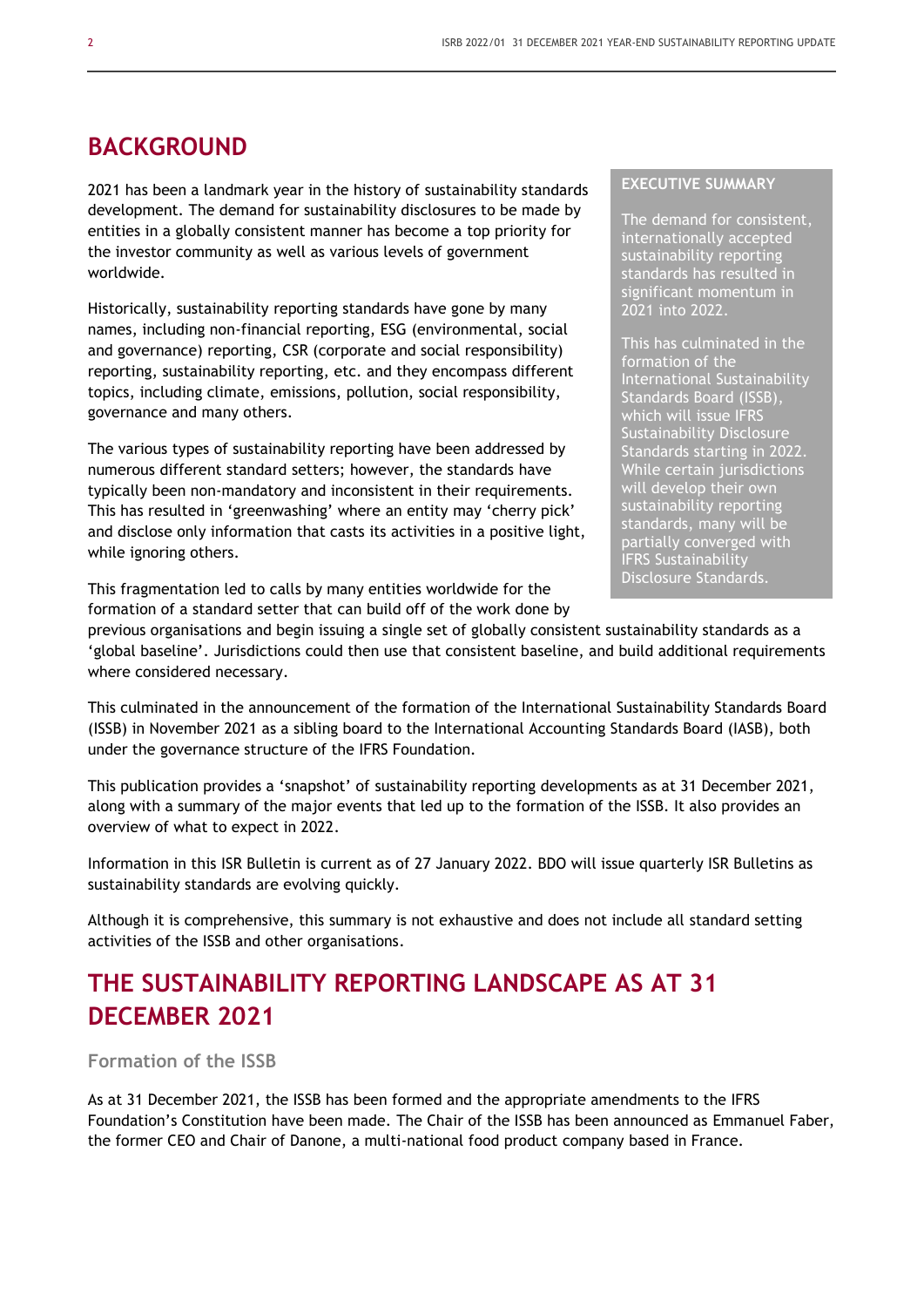The formation of the ISSB will result in the 'merging in' of two standard setters, being the Climate Disclosure Standards Board (CDSB) and the Value Reporting Foundation (VRF – which houses the current Integrated Reporting Framework and SASB standards) into the ISSB by June 2022.

Other organisations have also expressed support for the formation of the ISSB, including the World Economic Forum (WEF) and the Task Force for Climate-related Disclosures (TCFD).

The structure of the IFRS Foundation as at 31 December 2021 may be summarised as follows:



The seat of the ISSB will be in Frankfurt, Germany, with additional offices located around the world as follows:



On 27 January 2022, it was announced that Sue Lloyd has been appointed as the Vice-Chair of the ISSB. Ms. Lloyd currently serves as the Vice-Chair of the IASB. Additionally, Janine Guillot, current CEO of the Value Reporting Foundation was appointed as a Special Advisor to the ISSB Chair. The ISSB is in advanced stages of appointing 11 other board members to work with Mr. Faber and Ms. Lloyd.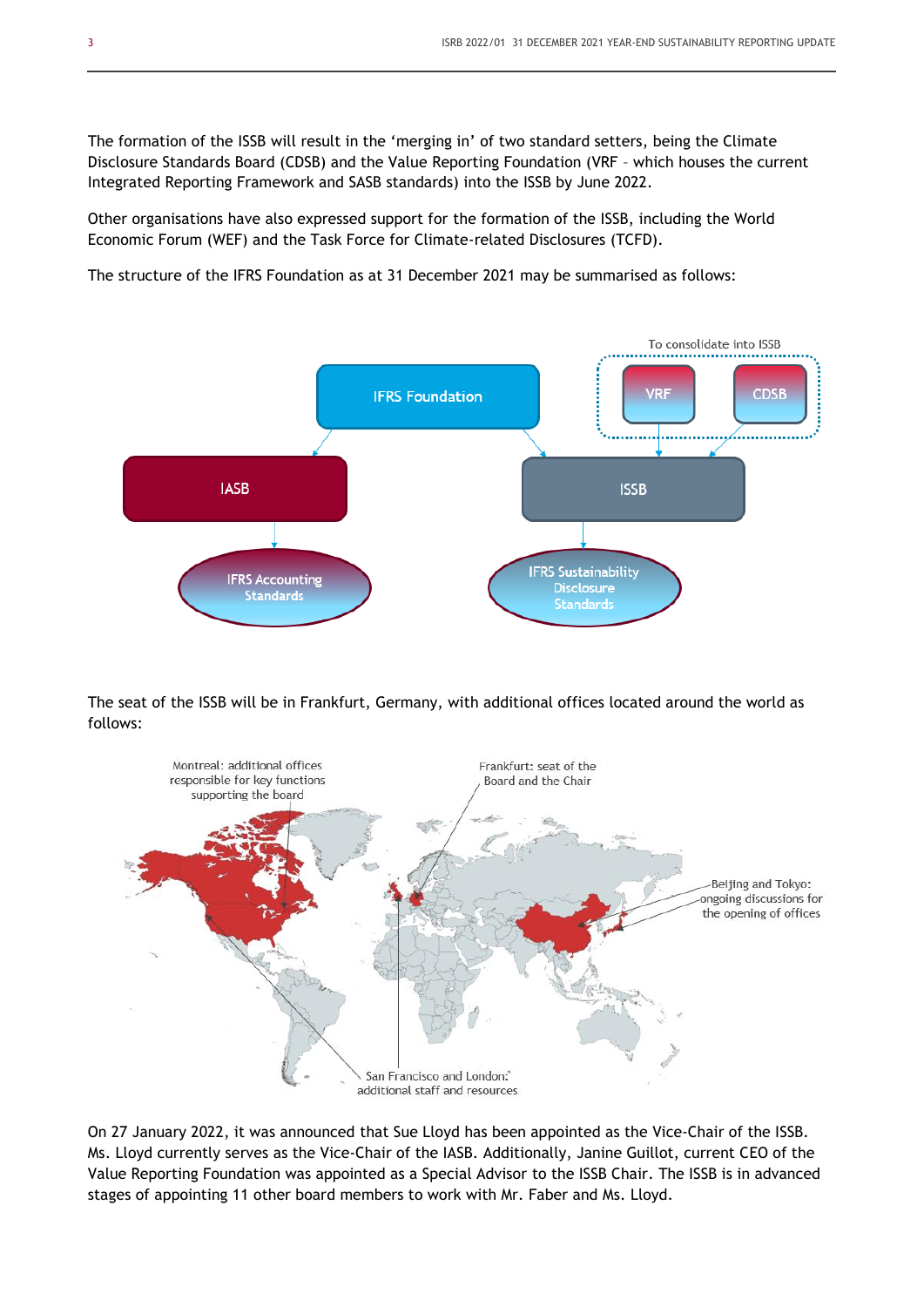The ISSB has not issued any exposure drafts, however, a Technical Readiness Working Group (TRWG) was formed in 2021 to provide a 'running start' for the new board by building on the well-established work of other standard setters. This culminated in the release of four documents in 2021:

- 1. General Requirements for Disclosure of Sustainability-related Financial Information Prototype (General Requirements Prototype)
- 2. Climate-related Disclosures Prototype (Climate Prototype)
- 3. Conceptual guidelines for standard setting
- 4. Architecture of standards

Items 1 and 2 are 'prototypes' of standards, which are expected to form the basis for exposure drafts to be published by the ISSB in the first half of 2022.

For further information on the formation of the ISSB, please refer to [ISRB 2021/01.](https://www.bdo.global/getmedia/22e358bf-f167-40b2-a0a8-5beddae8c807/ISRB-2021-01-ISSB-formed-and-prototype-standards.pdf.aspx)

#### **Contents of the Prototypes – General Requirements**

The general requirements prototype sets out the overall requirements for disclosing sustainability-related financial information relevant to the sustainability-related risks and opportunities of an entity. The prototype includes:

- 1. A requirement to disclose a complete, neutral and accurate depiction of an entity's significant sustainability risks and opportunities;
- 2. A definition of materiality, aligned with the *Conceptual Framework for Financial Reporting*, focused on the information that serves the needs of users and drives enterprise value;
- 3. A consistent approach for the disclosure of information about significant sustainability-related risks and opportunities built on a consideration of an entity's governance, strategy and risk management and supported by metrics and targets; and
- 4. further requirements and guidance that support the provision of comparable and connected information.

An important point to consider is that an entity would be required to make disclosures about all material sustainability-related risks and opportunities, regardless of whether there is a specific IFRS Sustainability Disclosure Standard for that topic or issue. This is because the prototype includes an equivalent to the hierarchy in IFRS Accounting Standards, which includes requirements which apply in the absence of a specific IFRS Sustainability Disclosure Standard. These include the disclosure of information that is relevant, faithfully represents the entity's risks and opportunities and is neutral. In making the required judgements and developing those disclosures, there is first a requirement to consider the requirements in the general requirements Standard, and IFRS Sustainability Disclosure Standards that deal with similar related risks and opportunities. Management of an entity may also consider the most recent pronouncements of other standard setting bodies, to the extent that these do not conflict with any issued IFRS Sustainability Disclosure Standards.

#### **Contents of the Prototypes – Climate Requirements**

The prototype incorporates recommendations from existing standards and frameworks, including the Task Force on Climate-Related Financial Disclosures (TCFD) along with industry disclosure requirements that have been derived from standards issued by the Sustainability Accounting Standards Board (SASB).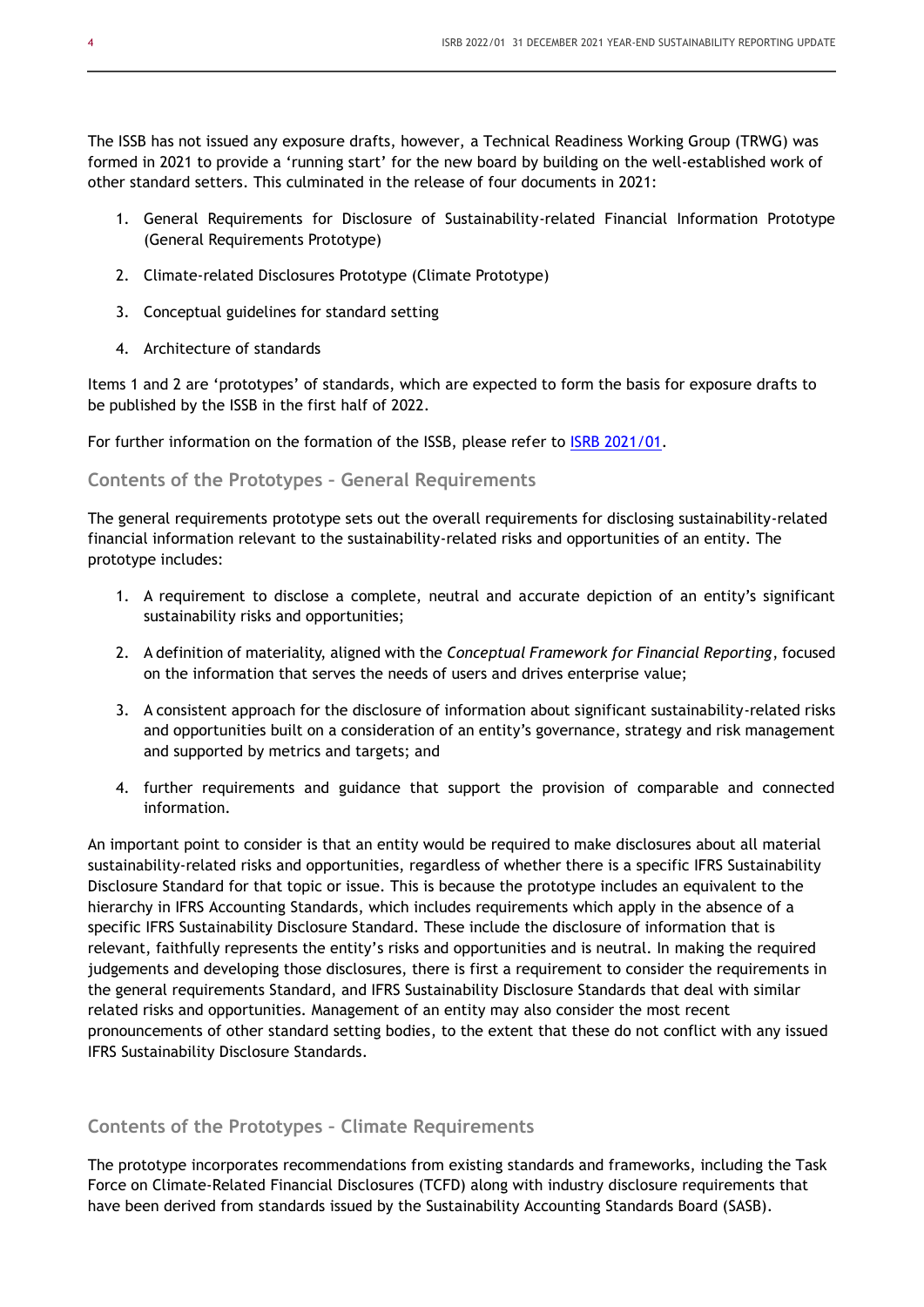The prototype requires an entity to provide information that enables users of general purpose financial reporting to assess an entity's governance, strategy, risk management, and metrics and targets related to climate-related risks and opportunities.

The prototype is accompanied by a supplementary technical protocol for disclosure requirements, which sets out extensive disclosure requirements and application guidance to achieve these objectives by industry.

#### **WHAT TO EXPECT IN 2022**

The ISSB has selected its Chair, Vice-Chair and Special Advisor to the Chair. Additional board members are expected to be appointed in early 2022. The ISSB will then proceed to continue the work started by the TRWG and carry out the due process steps necessary to finalise a general presentation standard and a climate standard, and begin steps to develop other IFRS Sustainability Disclosure Standards.

This will entail the issuance of exposure drafts for public comment, which are expected to be released by mid-2022. An effective date for the new standards is unknown, however, Ashley Alder, chair of IOSCO (International Organisation of Securities Commissions), noted the following at the COP26 Climate Conference on 3 November 2021:

*'Companies should start looking at the [climate] prototype that has been published today to get ready for reporting by the end of next year and into the following year.'*

Therefore, it is expected that entities may need to begin applying the standards in the relative short term.

Similar to IFRS Accounting Standards, while the IFRS Foundation does not have the ability to require any entities to apply IFRS Sustainability Accounting Standards, it is clear that many entities will require their use or develop their own requirements that build upon their requirements as a 'base line'. In a similar way to how it did 20 years ago when the IASB was formed, IOSCO has supported the efforts of the IFRS Foundation which have resulted in the formation of the ISSB, which serves as an indicator of the actions to be taken by jurisdictions worldwide once the ISSB begins issuing final standards.

#### **JURISDICTIONAL HIGHLIGHTS**

Below is a summary of ongoing developments in sustainability reporting in select jurisdictions:

| <b>JURISDICTION</b>      | <b>SUMMARY</b>                                                                                                                                                                                                                                                                                                                                                                                                                                                                                                                                                                                                                                                                                                                        | <b>MORE INFORMATION</b>                                                             |
|--------------------------|---------------------------------------------------------------------------------------------------------------------------------------------------------------------------------------------------------------------------------------------------------------------------------------------------------------------------------------------------------------------------------------------------------------------------------------------------------------------------------------------------------------------------------------------------------------------------------------------------------------------------------------------------------------------------------------------------------------------------------------|-------------------------------------------------------------------------------------|
| United States of America | The SEC is developing proposals for climate risk disclosures after issuing<br>a Request for Public Input on Climate Change Disclosures in March 2021.<br>It is expected that those requirements will build on the guidance in<br>other frameworks and standards, including the TCFD, which was also<br>used by the TRWG to develop the prototype climate standard for the<br>ISSB.                                                                                                                                                                                                                                                                                                                                                    | SEC Response to Climate and<br><b>ESG Risks and Opportunities</b>                   |
| European Union           | On 21 April 2021, the European Commission issued a draft Corporate<br>Sustainability Reporting Directive (CSRD), which aims to move investors<br>towards sustainable investments. The CSRD will require EU Sustainability<br>Reporting Standards to be developed, and is proposed to become<br>effective for larger entities for years ended 31 December 2023,<br>however, the effective date may be delaved following current<br>consultation in the EU. The scope of the CSRD will expand over time,<br>incorporating smaller entities. The CSRD would also require assurance to<br>be provided, along with digital 'tagging' of reported information so it is<br>machine readable and feeds into the European single access point. | <b>European Commission -</b><br><b>Corporate Sustainability</b><br><b>Reporting</b> |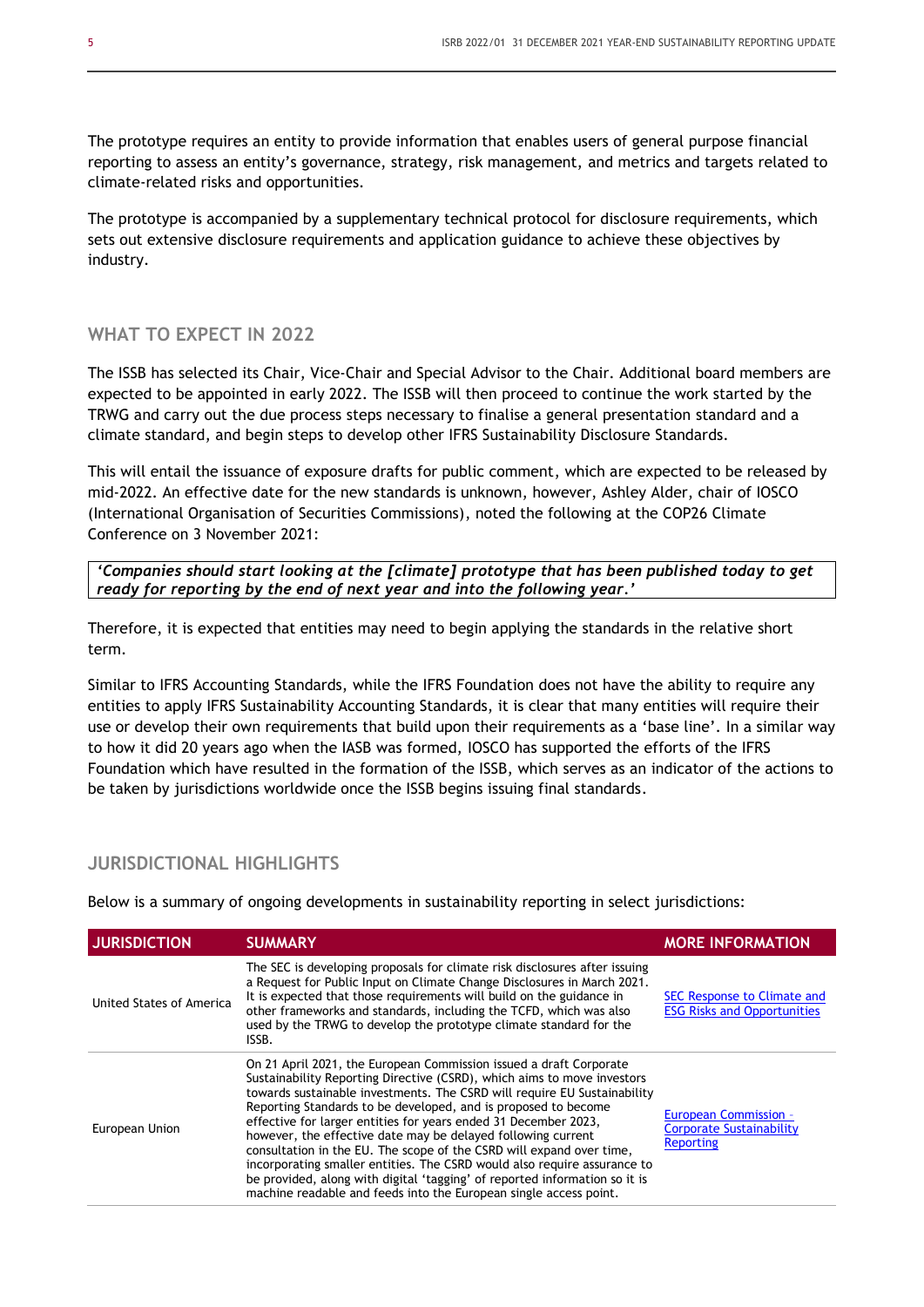| <b>JURISDICTION</b> | <b>SUMMARY</b>                                                                                                                                                                                                                                                                                                                                                                                                                                                                                                                                                                                                                                                                                                                                 | <b>MORE INFORMATION</b>                                                                                                        |
|---------------------|------------------------------------------------------------------------------------------------------------------------------------------------------------------------------------------------------------------------------------------------------------------------------------------------------------------------------------------------------------------------------------------------------------------------------------------------------------------------------------------------------------------------------------------------------------------------------------------------------------------------------------------------------------------------------------------------------------------------------------------------|--------------------------------------------------------------------------------------------------------------------------------|
|                     | Working drafts of the EU Sustainability Reporting Standards are expected<br>in early 2022, with some having been published on the EFRAG website in<br>January.                                                                                                                                                                                                                                                                                                                                                                                                                                                                                                                                                                                 |                                                                                                                                |
| China               | The People's Bank of China (PBOC) has announced that PBOC plans to<br>implement mandatory disclosures of climate-related information to be<br>build on the requirements of the TCFD.                                                                                                                                                                                                                                                                                                                                                                                                                                                                                                                                                           |                                                                                                                                |
| United Kingdom      | Premium listed companies must apply the requirements of the TCFD for<br>years ended 31 December 2021, with the scope widening from 2022<br>onwards. The UK is expected to endorse ISSB Sustainability Disclosure<br>Standards as a baseline of requirements and to add jurisdictional<br>requirements (the so-called 'building blocks' approach).                                                                                                                                                                                                                                                                                                                                                                                              | How will the UK become a<br><b>World Leader in Green</b><br>Finance and what will firms<br>need to do to help achieve<br>this? |
| Japan               | The Japanese Financial Services Agency (JFSA) has stated publicly that<br>both public and private sectors will be required to disclose climate-<br>related information, starting with large companies. The requirements<br>will apply first to 'prime' segments, with expansion to 'standard' and<br>'growth' segments over time. The initial disclosures will be in<br>accordance with the TCFD, however, the JFSA has indicated that they<br>will actively participate in the initiative to develop a comparable and<br>consistent disclosure framework for sustainability, including climate<br>change, by the ISSB.                                                                                                                        |                                                                                                                                |
| Canada              | In October 2021, the Canadian Securities Administrators (CSA) issued a<br>consultation document requesting comments on a proposed National<br>Instrument Disclosure of Climate-related Matters, which would impose<br>mandatory climate-related disclosures on reporting issuers in Canada<br>with limited exceptions. The proposals are largely in compliance with<br>the TCFD requirements.                                                                                                                                                                                                                                                                                                                                                  | <b>CSA Request for Comment -</b><br><b>Proposed National Instrument</b><br>51-107 Disclosure of Climate-<br>related Matters    |
| India               | The Securities and Exchange Board of India (SEBI) issued a circular in<br>May 2021 announcing a new Business Responsibility and Sustainability<br>Report (or BRSR). The BRSR will apply to the top 1,000 listed companies<br>by market capitalisation, and will be voluntary for financial years ending<br>31 March 2022 and mandatory a year later. Although SEBI has developed<br>its own set of requirements, these are intended to be interoperable with<br>leading sustainability disclosure frameworks and there is specific<br>reference to companies that already report in accordance with, for<br>example, SASB, TCFD or Integrated Reporting to be able to cross<br>reference existing disclosures to the requirements in the BRSR. | <b>SEBI Circular - Business</b><br>Responsibility and<br>Sustainability Reporting by<br><b>Listed Entities</b>                 |

## **MAJOR EVENTS IN SUSTAINABILITY REPORTING FROM 2020 TO 31 DECEMBER 2021**

The following is a summary of some of the major events and milestones leading up to the formation of the ISSB. Note that this list is not exhaustive.

| <b>DATE</b>    | <b>SUMMARY</b>                                                                                                                                                                                                                                                                                                                                                                                                                                                      | <b>MORE INFORMATION</b>                                                                                      |
|----------------|---------------------------------------------------------------------------------------------------------------------------------------------------------------------------------------------------------------------------------------------------------------------------------------------------------------------------------------------------------------------------------------------------------------------------------------------------------------------|--------------------------------------------------------------------------------------------------------------|
| April 2020     | The International Organisation of Securities Commissions (IOSCO) publish<br>a report title 'Sustainable Finance and the Role of Securities Regulators<br>and IOSCO'. The report discusses the desire of investors for improved<br>disclosures, in particular for the effects of climate change. In response,<br>IOSCO establishes a Task Force with the objective of improving<br>sustainability-related disclosures.                                               | <b>Sustainability Finance and</b><br>the Role of Securities<br><b>Regulators and IOSCO</b>                   |
| September 2020 | Five of the most well-established sustainability standard setters (CDP,<br>CDSB, GRI, IIRC and SASB) issue a statement of intent to work together.<br>This is followed by a consultation from the IFRS Foundation about the<br>role that it should play in sustainability standard setting. Both of these<br>initiatives receive public support from IOSCO with encouragement for<br>them to come together to set the foundations for a global reporting<br>system. | Statement of Intent to work<br><b>Together Towards</b><br><b>Comprehensive Corporate</b><br><b>Reporting</b> |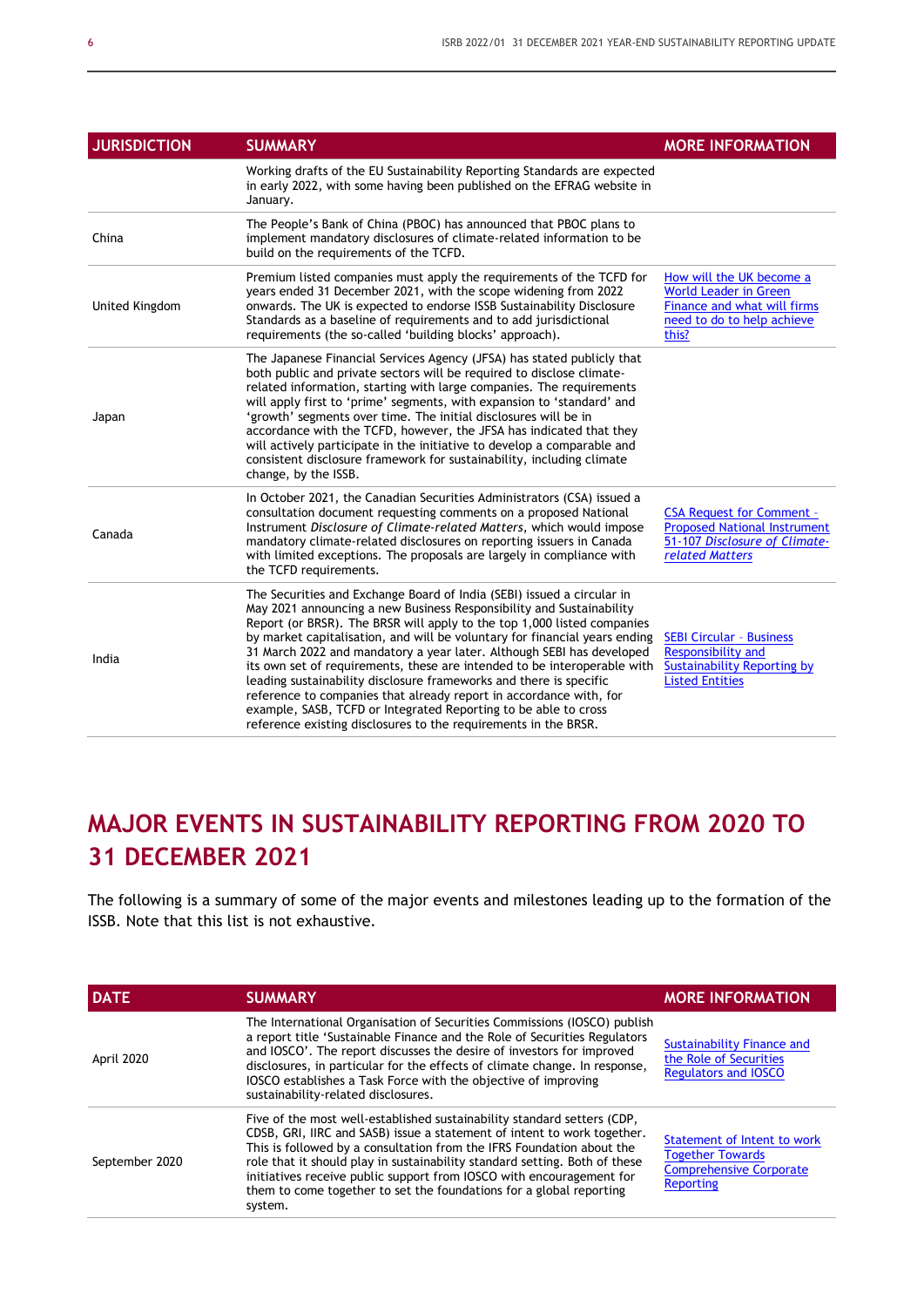| <b>DATE</b>       | <b>SUMMARY</b>                                                                                                                                                                                                                                                                                                                                                                                                                                                                                                                                                                                                                                                                                     | <b>MORE INFORMATION</b>                                                                                                                  |
|-------------------|----------------------------------------------------------------------------------------------------------------------------------------------------------------------------------------------------------------------------------------------------------------------------------------------------------------------------------------------------------------------------------------------------------------------------------------------------------------------------------------------------------------------------------------------------------------------------------------------------------------------------------------------------------------------------------------------------|------------------------------------------------------------------------------------------------------------------------------------------|
| September 2020    | The Trustees of the IFRS Foundation issue a consultation paper to assess<br>the demand for global sustainability standards and to what extent the<br>IFRS Foundation might contribute to the development of such standards.                                                                                                                                                                                                                                                                                                                                                                                                                                                                        | <b>Consultation Paper on</b><br><b>Sustainability Reporting</b>                                                                          |
| December 2020     | The group of five standard setters publish a prototype climate standard,<br>which combines the requirements of some of the most established<br>frameworks, together with a prototype presentation standard built on<br>IAS 1 and IAS 8 in IFRS Accounting Standards as a base.                                                                                                                                                                                                                                                                                                                                                                                                                     | <b>Reporting on Enterprise Value</b><br>- Illustrated with a Prototype<br><b>Climate-related Financial</b><br><b>Disclosure Standard</b> |
| February 2021     | Following the responses received to their consultation paper, the<br>Trustees of the IFRS Foundation announce that they will undertake<br>further analysis on the requirements for success and other conditions<br>that must be met prior to considering whether to establish a new<br>'sibling' board to the IASB, focusing on sustainability reporting<br>standards.                                                                                                                                                                                                                                                                                                                             | <b>IFRS Foundation Trustees</b><br>announce next steps in<br>response to broad demand<br>for global sustainability<br><b>standards</b>   |
| February 2021     | The Board of IOSCO release a public statement announcing its intention<br>to work with the IFRS Foundation in developing a plan to establish a new<br>board for setting sustainability reporting standards that meet the needs<br>of the capital markets.                                                                                                                                                                                                                                                                                                                                                                                                                                          | <b>IOSCO</b> board public<br>statement                                                                                                   |
| <b>March 2021</b> | Encouraged by the IOSCO Board public statement, the Trustees of the<br>IFRS Foundation publish the following views about the strategic direction<br>of the new board:<br>Investor focus for enterprise value<br>$\bullet$<br>Sustainability scope, prioritising climate<br>Build on existing frameworks<br>$\bullet$<br>Building blocks approach<br>The Trustees also announce the formation of a working group to<br>accelerate the convergence in global sustainability reporting standards<br>and to undertake technical preparations for a potential international<br>sustainability reporting standards board. The group is eventually named<br>the Technical Readiness Working Group (TRWG). | <b>IFRS Foundation press release</b>                                                                                                     |
| June-July 2021    | The G7 Finance Ministers and Central Bank Governors issue a<br>communique supporting the activities of the IFRS Foundation to form the G7 Communique<br>ISSB.<br>The G20 Finance Ministers and Central Bank Governors publish a<br>Communique in support as well.                                                                                                                                                                                                                                                                                                                                                                                                                                  | <b>G20 Communique</b>                                                                                                                    |
| November 2021     | The IFRS Foundation finalises amendments to its constitution to<br>accommodate the creation of the ISSB.                                                                                                                                                                                                                                                                                                                                                                                                                                                                                                                                                                                           | <b>IFRS Foundation Constitution</b>                                                                                                      |
| November 2021     | The IFRS Foundation formally announces the formation of the ISSB, the<br>consolidation of the CDSB and VRF into the ISSB, and the publication of<br>prototype climate and general presentation and disclosure standards.<br>See earlier in this publication and ISRB 2021/01 for further information.                                                                                                                                                                                                                                                                                                                                                                                              | ISRB 2021/01 - ISSB Formed<br>and Prototype Sustainability<br><b>Standards Released</b>                                                  |
| December 2021     | The Chair of the ISSB is announced as Emmanuel Faber, the former CEO<br>and Chair of Danone, a multi-national food product company based in<br>France.                                                                                                                                                                                                                                                                                                                                                                                                                                                                                                                                             | <b>IFRS Foundation press release</b>                                                                                                     |

## **SUSTAINABILITY REPORTING RESOURCES**

For further information and guidance on sustainability, please refer to BDO's Global [IFRS Micro-site.](https://www.bdo.global/en-gb/microsites/ifrs/resource-library?tag=sustainabilityreporting)